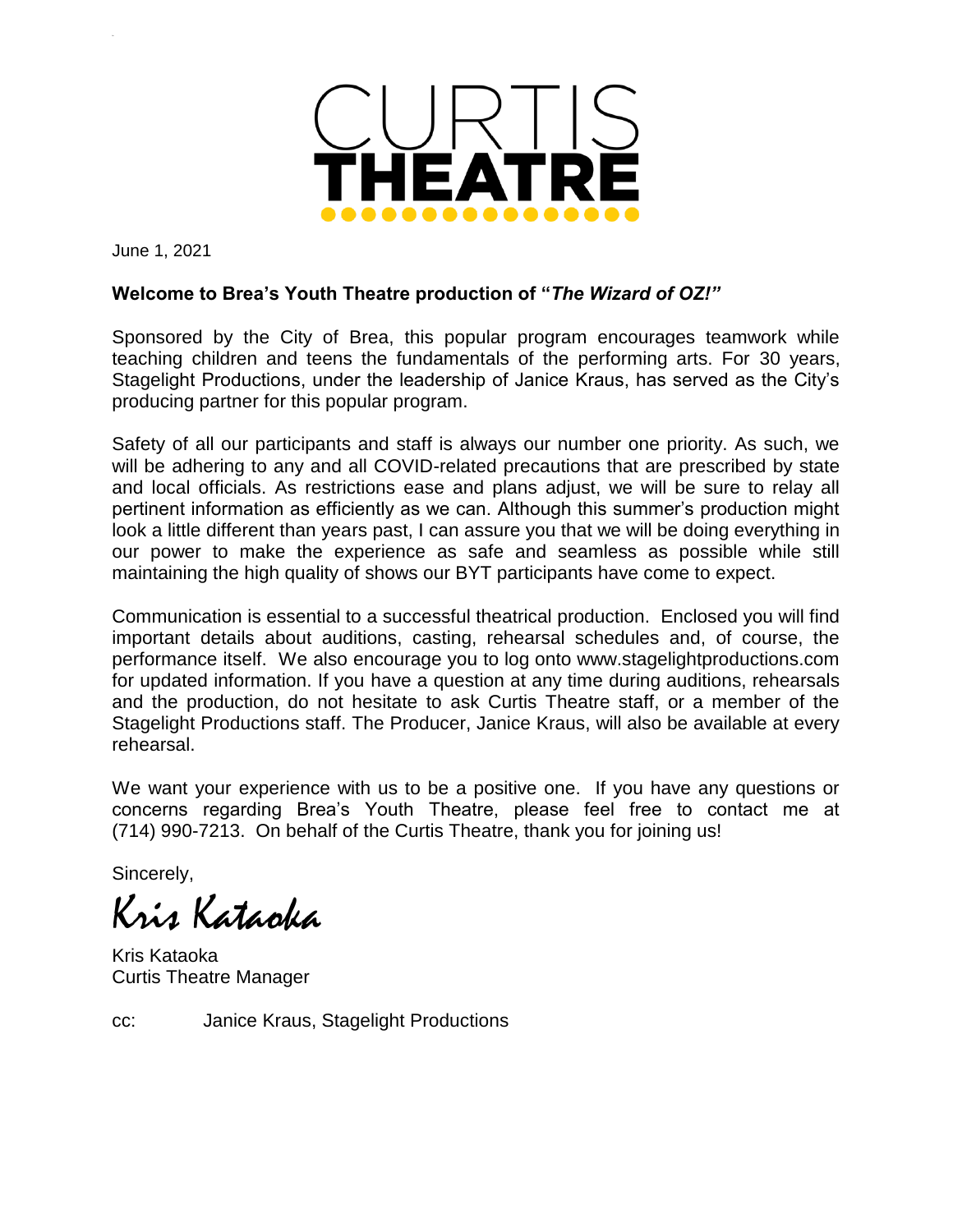

### **What if my child cannot attend auditions?**

If your child cannot make it to auditions, they will automatically be cast in the ensemble.

### **When do we begin rehearsals?**

Rehearsals begin the Friday after auditions.

### **What modifications have been made due to COVID-19?**

The Curtis Theatre is committed to the health and wellbeing of all participants, patrons, and staff. Participants will have their temperatures taken as part of the check-in process and will be required to adhere to guidelines set forward by state and local officials, which may include maintaining social distancing and wearing masks at rehearsal. Additional precautionary measures, such as ensuring microphones are not shared, are also being implemented. Specific policies are subject to change based on new official guidance.

### **I heard the children are split into multiple casts. How will I know which cast my child is in?**

Cast assignments will be assigned two weeks after auditions. The producer needs this time to take into account participant scheduling conflicts.

### **How do I get updates about rehearsals, deadlines, and other key information?**

A detailed list of rehearsals and deadlines will be distributed within the first two weeks of rehearsal. All information will be delivered by email, with supplemental updates posted on the Stagelight Productions Facebook Group.

### **How often does my child have to attend rehearsals?**

Typically, each participant is required to rehearse two times per week, though this may vary depending on your child's age group, role, and any restrictions from public health guidelines. Approximately three weeks before the show, rehearsals will increase. Please note any conflicts (other activities, family vacations, etc.) at the time of auditions. This information will be helpful in scheduling your child.

#### **What if my five-year-old can't keep up with the older children?**

Auditions and rehearsals are broken down by age range. About three weeks before the show's opening, the entire cast comes together to ready the show for the performances.

#### **What if my child cannot attend rehearsal?**

Please email Janet Youngblood (janetleeyoungblood@gmail.com) prior to rehearsal to report all absences that are not listed on your child's conflict sheet.

#### **What if I have a question?**

Please do not hesitate to ask. Janet Youngblood, Stagelight Administrative Manager, is available at every rehearsal, and she may also be reached at (714) 809-0987. A member of the Curtis Theatre's staff will also be present at every rehearsal. If a question arises during normal business hours, you may also call Theatre Coordinator, Elliot Forrester, at (714) 990-7729.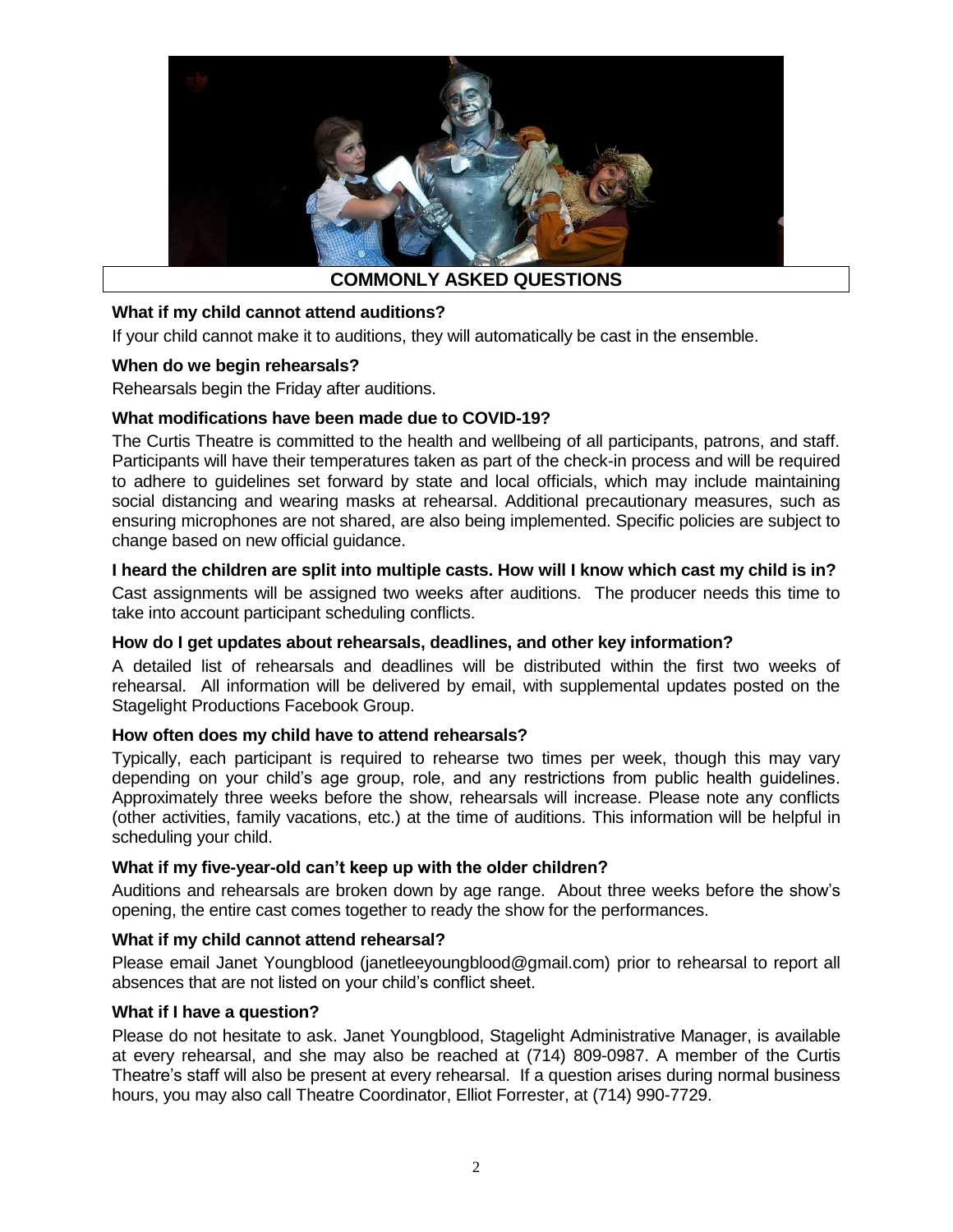

## **AUDITION & REHEARSALS**

## **Pre-Audition Workshops** – **Friday, June 4th**

| • Group A (ages $5-8$ ): | <b>Brea Senior Center</b> | 6:00 to 7:00 pm |
|--------------------------|---------------------------|-----------------|
| .                        | <u>.</u>                  |                 |

- **Group B (***ages 9-12***)**: Brea Senior Center 7:15 to 8:15 pm
- **Group C (***ages 13-Adult***)**: Brea Senior Center 8:30 to 9:30 pm

## **Auditions** – **Saturday, June 5th**

| • Group A (ages $5-8$ ):                            | <b>Brea Senior Center</b> | 12:30 to 1:30 pm  |
|-----------------------------------------------------|---------------------------|-------------------|
| • Group B (ages $9-12$ ):                           | <b>Brea Senior Center</b> | 1:45 to 2:45 pm   |
| <b>Group C (ages 13-Adult)</b> : Brea Senior Center |                           | $3:00$ to 4:00 pm |

# **Invitational Callbacks** – **Sunday, June 6th**

Callbacks are by invitation only and will be held at the Curtis Theater on June 6th at 1:00 pm.

# **DUE TO THE CURRENT HEALTH RESTRICTIONS, WE WILL DISTRIBUTE A REHEARSAL SCHEDULE ACCORDING TO THE NUMBER OF CAST MEMBERS, CASTS, AND PRODUCTION NUMBERS.**

Rehearsals will take place at the Curtis Theatre (1 Civic Center Circle, 1<sup>st</sup> Floor, Brea) and the Brea Senior Center (500 Sievers Ave). **We ask that all parents, regardless of the age of your child, follow the drop off and pick up procedures.** We ask that all parents, regardless of the age of your child, park at the Brea Senior Center or legally on the street to drop off/pick up your child. At the Curtis Theatre, please park in the P1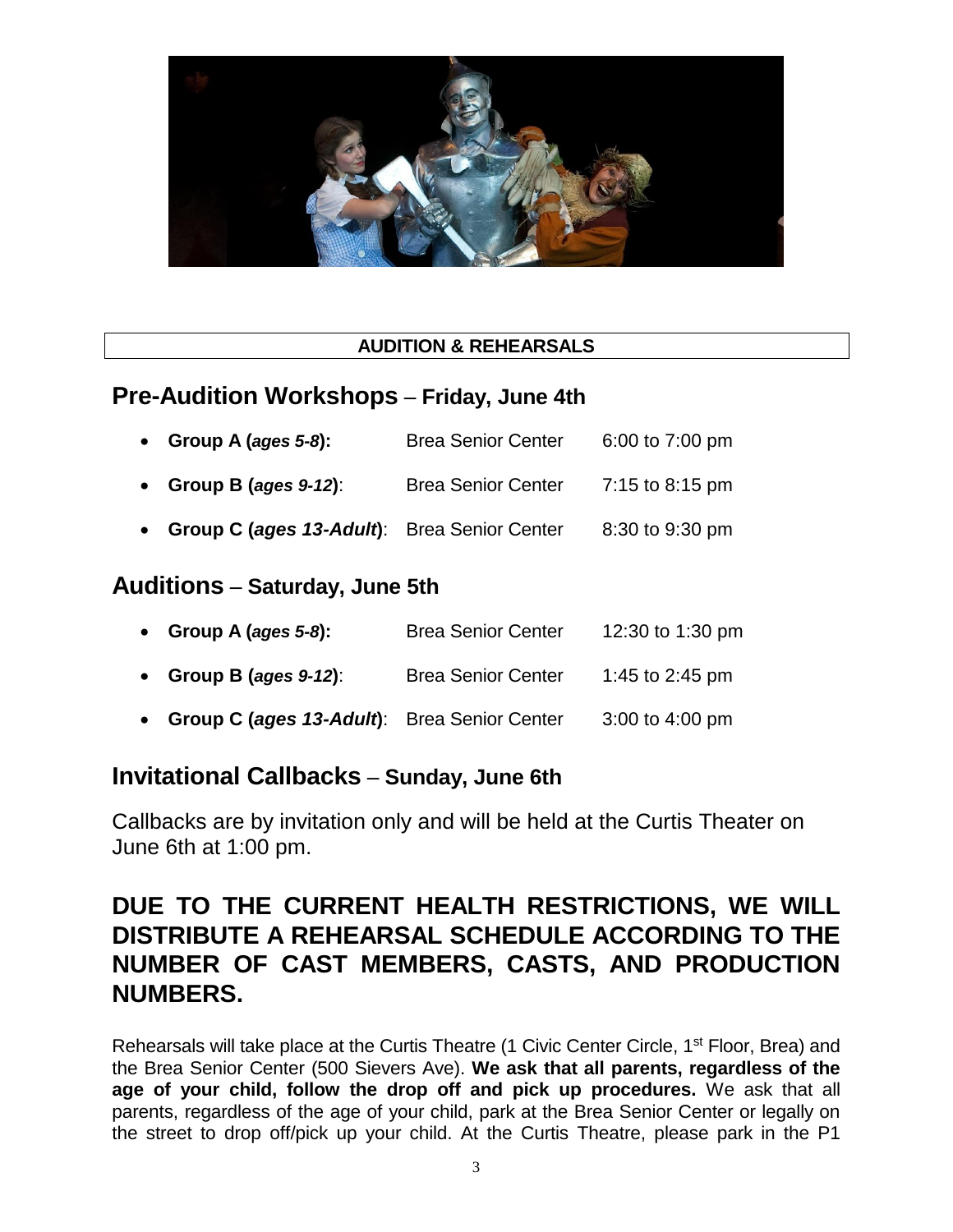

parking garage for drop-off. Children under 13 should be escorted to and from the plaza level by a parent or guardian.

**Due to state and local COVID-19 guidelines, performers will be required to maintain social distancing and wear masks at all rehearsals.** 

## **PERFORMANCE DATES**

Mark your calendars! *The Wizard of OZ* performances will be held July 23-25. Please calendar these dates and note any conflicts at the time of your child's audition. Participants will be divided into two casts with varying performance times.

Performances will be held live in front of live audiences. Details about performances including whether they will be held indoors or outdoors are still pending. Participants will be notified as soon as plans are solidified.

## **TICKET INFORMATION**

Ticket information is dependent on pertinent official guidelines. Information and purchase instructions will be promptly distributed to parents and participants as soon as details are finalized.

### **PARTICIPANT BEHAVIOR GUIDELINES**

**Constructive and Progressive Discipline***:* Discipline used should be constructive, progressive, and at all times shall reflect the highest standard of values. Corporal punishment is never permitted. To provide a positive theatrical experience and ensure the safety of all participants, the following steps will be taken for children who exhibit unacceptable behavior:

- 1. Disruptive behavior will be reported to the Producer, Janice Kraus. From there, Janice will conduct a *Discipline Conference* with the participant. At this time, the participant in question will be asked to sign and date a *Discipline Conference Report*. Stagelight Productions staff will notify parents.
- 2. If the disruptive behavior continues, the participant's parents will be notified. Producer, Janice Kraus, will have a conference with the cast member and his/her parent(s). Both the participant and his/her parent(s) will be asked to sign and date a second *Discipline Conference Report*. *(Please note: The parent and child's signature indicate only that the conference took place and does not indicate agreement with the Producer.)*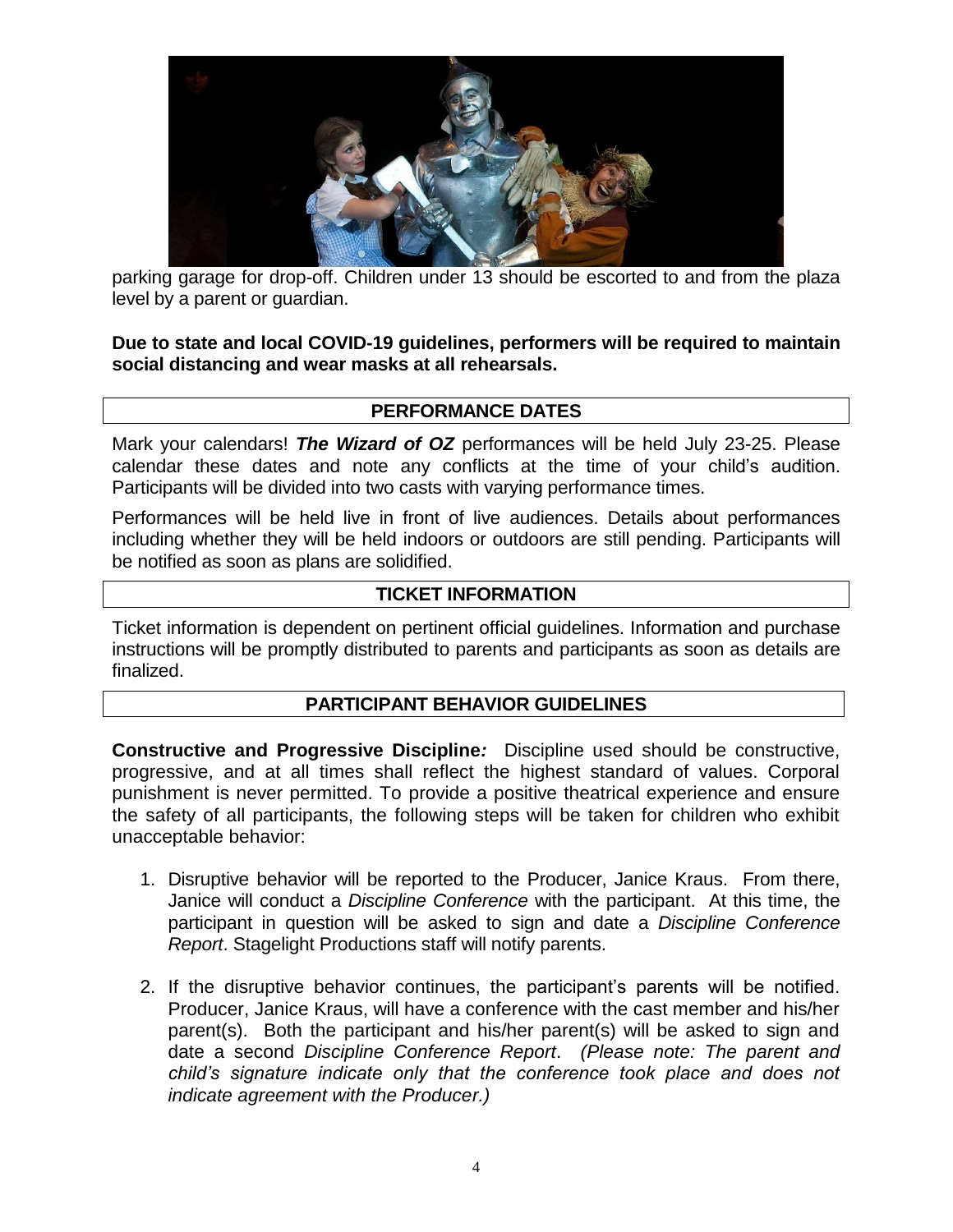

- 3. If the disruptive behavior continues, the participant's parent(s) will be asked to attend all remaining rehearsals and remain Backstage during performances to monitor their child's behavior.
- 4. If the previous interventions are not successful, the participant will be dismissed from the production. Participation in future productions will be at the discretion of Stagelight Productions and the Curtis Theatre.

### **PARENT VOLUNTEER COMMITTEES**

During this production we will need help from everyone! Please share your talent with us and become one of the many parent volunteers needed to orchestrate this production. This is truly your opportunity to take part in the excitement. A brief description of the committees is outlined below. Please review the list and sign-up wherever you can assist. Your participation will allow you to be more involved with your child on a truly memorable project. The following are ways you can volunteer:

**PARENT SUPERVISION:** The Parent Supervision Committee ensures that cast members are supervised during tech week and performances. Therefore, we need as many volunteers as possible. The Committee Chair schedules the volunteers for Cast Check-In and Backstage Supervision. Volunteers select the show or shows they are able to work.

**MEN AND MOMS IN BACK (M.I.B.'S):** This Committee serves as the Running Crew for each performance. The Men and Moms in Back work backstage to move set pieces, change scenery, and organize props during each performance.

**COSTUME COMMITTEE**: Although Stagelight Productions offers costume rentals, assistance is needed with sewing and costume organization.

**BALLOON & GIFT SALES COMMITTEE:** This Committee will coordinate balloon and gift sales during the performance run.

### **PROGRAM COSTS**

Registration and costume rental are the only required costs associated with the Brea's Youth Theatre Program. T-Shirts, gift sales, and ads are available as optional additional purchases. We strive to create the scale and scope of Broadway in a welcoming environment that is fun for the entire family.